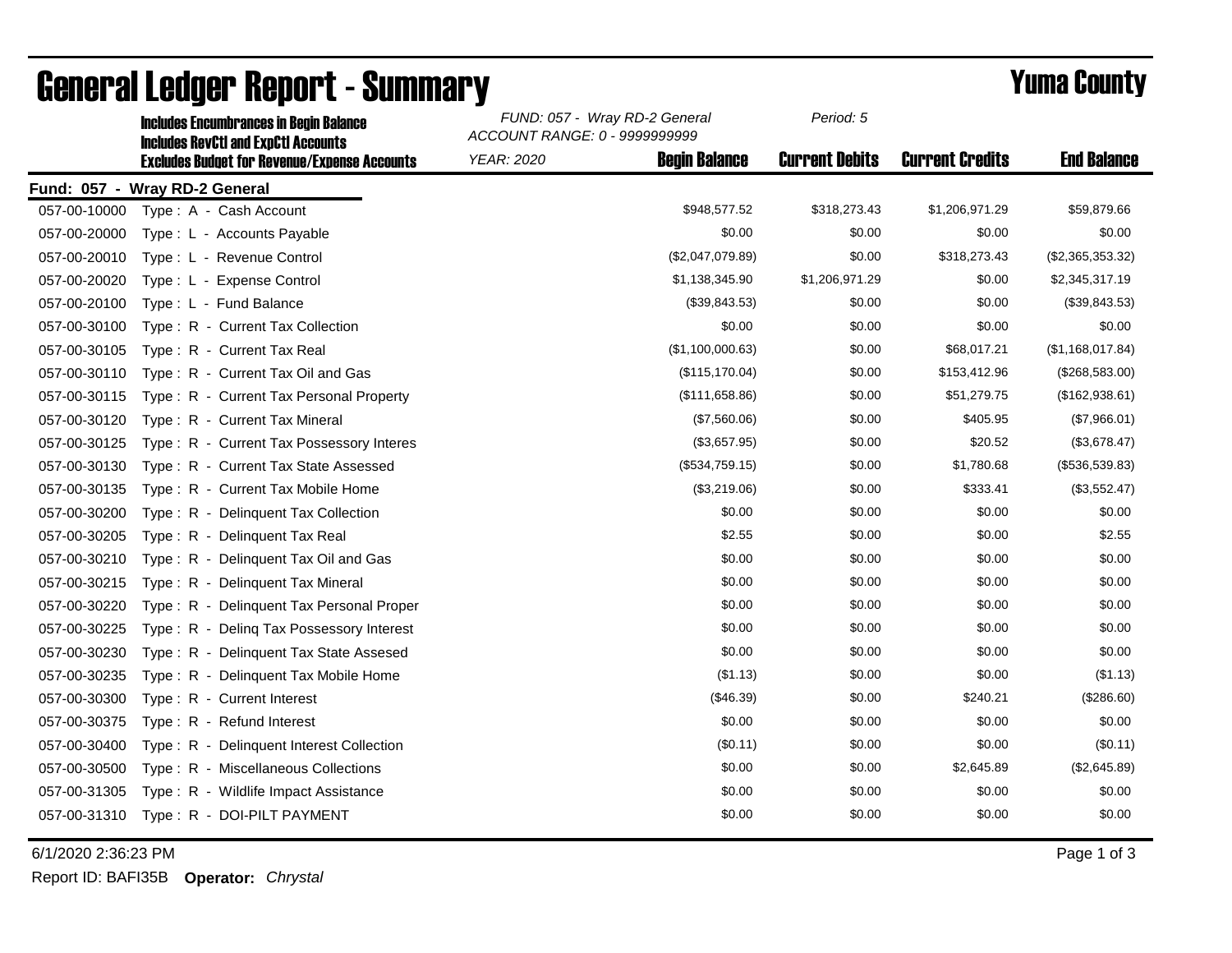|                               | <b>Includes Encumbrances in Begin Balance</b><br><b>Includes RevCtI and ExpCtI Accounts</b><br><b>Excludes Budget for Revenue/Expense Accounts</b> |                                         |                               | FUND: 057 - Wray RD-2 General<br>ACCOUNT RANGE: 0 - 9999999999 |                             |                       | Period: 5      | <b>Current Credits</b> | <b>End Balance</b>               |                 |
|-------------------------------|----------------------------------------------------------------------------------------------------------------------------------------------------|-----------------------------------------|-------------------------------|----------------------------------------------------------------|-----------------------------|-----------------------|----------------|------------------------|----------------------------------|-----------------|
|                               |                                                                                                                                                    |                                         |                               | <b>Begin Balance</b><br><b>YEAR: 2020</b>                      |                             | <b>Current Debits</b> |                |                        |                                  |                 |
| Fund: 057 - Wray RD-2 General |                                                                                                                                                    |                                         |                               |                                                                |                             |                       |                |                        |                                  |                 |
| 057-00-32100                  | Type: R - Transfers In                                                                                                                             |                                         |                               |                                                                |                             | \$0.00                |                | \$0.00                 | \$0.00                           | \$0.00          |
| 057-00-33000                  |                                                                                                                                                    | Type: R - Auto Tax B Collection         |                               |                                                                |                             | (\$129,646.95)        |                | \$0.00                 | \$27,575.51                      | (\$157, 222.46) |
| 057-00-33100                  |                                                                                                                                                    | Type: $R -$ Auto Tax A & F Collection   |                               |                                                                |                             | (\$41,362.11)         |                | \$0.00                 | \$12,561.34                      | (\$53,923.45)   |
| 057-00-49100                  |                                                                                                                                                    | Type: X - Treasurer Fees                |                               |                                                                |                             | \$4,690.19            |                | \$715.18               | \$0.00                           | \$5,405.37      |
| 057-00-49401                  | Type: X - Transfer Out                                                                                                                             |                                         |                               |                                                                |                             | \$0.00                |                | \$0.00                 | \$0.00                           | \$0.00          |
| 057-00-49500                  |                                                                                                                                                    | Type: X - Checks Written / ACH Transfer |                               |                                                                |                             | \$1,133,655.71        |                | \$1,206,256.11         | \$0.00                           | \$2,339,911.82  |
|                               |                                                                                                                                                    |                                         | Fund: 057 - Wray RD-2 General |                                                                | Totals:                     | (\$908,733.99)        |                | \$2,732,216.01         | \$1.843.518.15                   | (\$20,036.13)   |
|                               |                                                                                                                                                    |                                         | <b>Total Fund Revenues:</b>   | \$318,273.43                                                   | <b>Total Fund Expenses:</b> |                       | \$1,206,971.29 |                        | <b>Net Revenue Over Expense:</b> | (\$888,697.86)  |

## General Ledger Report - Summary **Example 2018** Yuma County